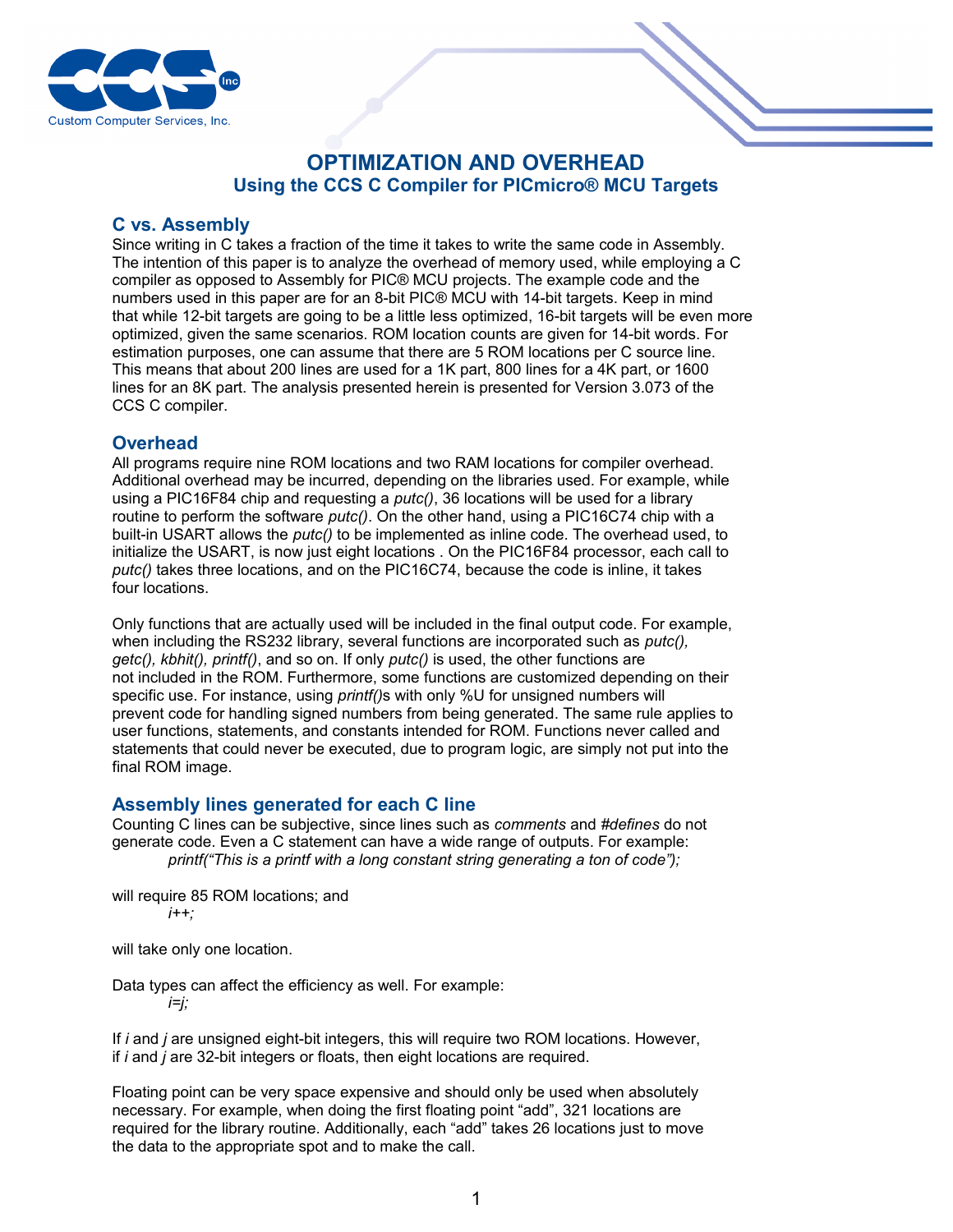

For example, an 8K, real life application that includes simple user input, LCD output, RS485 communication,  $E^2$  memory management, some floating point math, and a couple of custom hardware interfaces have the following characteristics:

| C Source Lines:            | 1726 | (all comments removed) |
|----------------------------|------|------------------------|
| ROM Locations Used:        | 7988 |                        |
| Average ROM used per line: | 4.6  |                        |

Examining a number of real application programs of differing sizes the same way, we find the following ratios:

| Most Efficient:  | 3.4 | ROM locations per line |
|------------------|-----|------------------------|
| Overall Average: | 5.2 | ROM locations per line |
| Least Efficient: | 7.5 | ROM locations per line |

The above analysis counted all ROM locations used in the final program and all lines, including blank lines, except comments.

### **Comparison to hand generated Assembly**

The compiler is excellent with basic operations involving unsigned bytes and bits. This is the type of work generally done on target microprocessors.

For example, consider the C source line:

 *if(alarm\_triggered && !override\_active && (seconds\_timer>60) )* 

The generated code from the compiler will appear as the following:

0013: BTFSS 26,0 0014: GOTO 01B 0015: BTFSC 2B,4 0016: GOTO 01B 0017: MOVLW 3D 0018: SUBWF 2E,W 0019: BTFSC 03,0

Generating this Assembly by hand is not going to improve the ROM usage, however the code will be less readable and less maintainable. On the other hand, using the C compiler will allow for easy to read and easy to understand source code. The compiler is most effective when data types are well chosen, for the particular application. In the previous example, the variables *alarm\_triggered* and *override\_active* are one-bit variables. If they were declared as eight-bit integers instead, then two more ROM locations would be required for the *#if* statement. The variable *seconds\_timer* is an unsigned eight-bit integer. If it had instead, been declared as a signed eight-bit integer, then three more ROM locations would have been used. This demonstrates the importance of carefully choosing the most effective data type.

The compiler handles automatic switching between RAM banks, when accessing RAM. In order to minimize the bank switching, the compiler will attempt to group local variables used by a specific function, within the same bank. Using the above example, assume the second variable accessed is forced to be in a different RAM bank than the first and third variables. Then, the resulting code takes four more ROM locations as follows: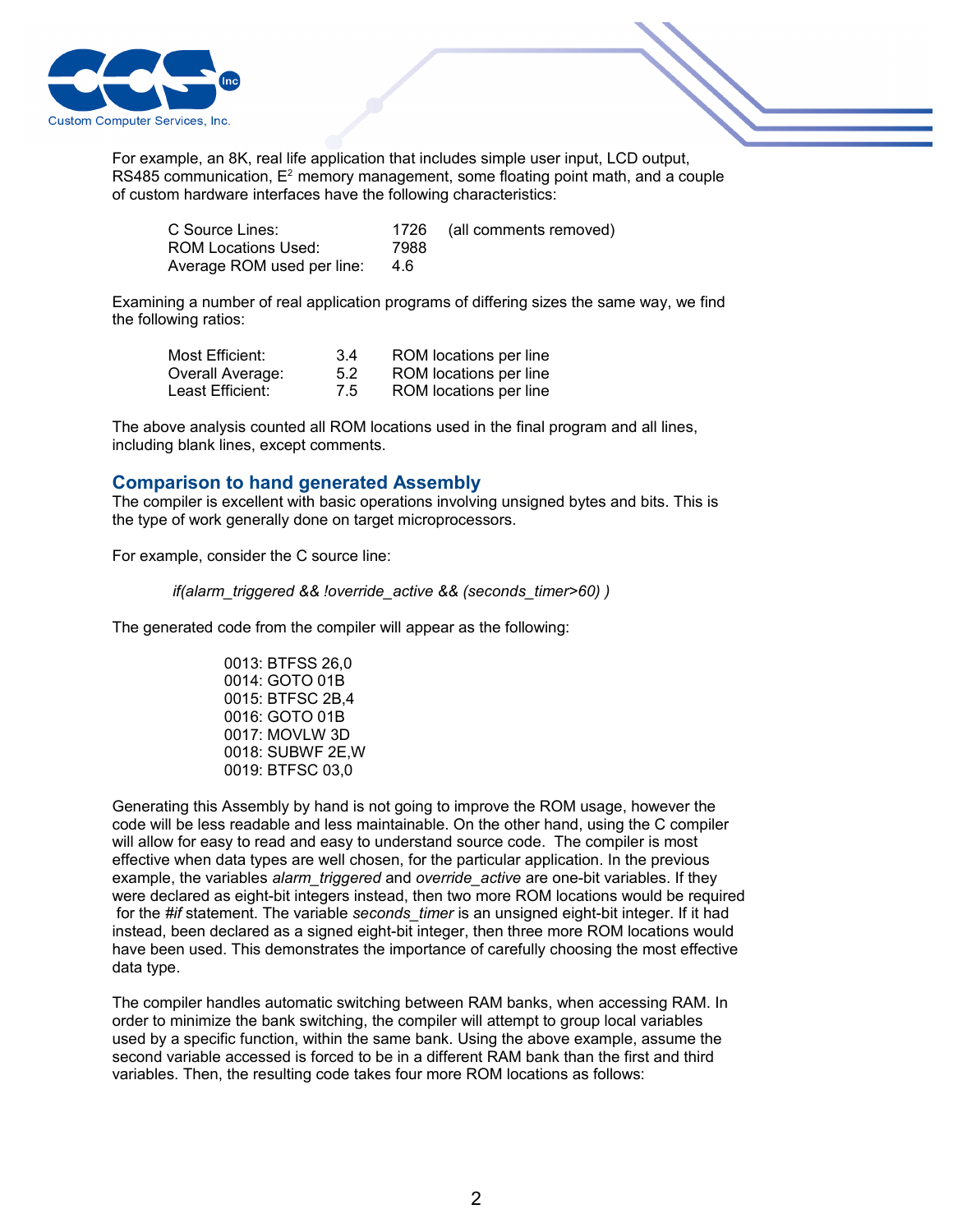

004D: BTFSS 14,1 004E: GOTO 059 004F: BSF 03,5 0050: BTFSS 20,2 0051: GOTO 054 0052: BCF 03,5 0053: GOTO 059 0054: BCF 03,5 0055: MOVLW 3D 0056: SUBWF 21,W 0057: BTFSC 03,0

When coding in Assembly, the aforementioned inefficiency becomes obvious and the programmer may attempt to move the variables around to make the code smaller. Although the compiler does some variable grouping, it will not be as good as if it were done by hand. Note that when programming in C, the same effort may be made to rearrange the variable allocation; however, the need may not be as obvious unless the list file is reviewed.

#### **Example code generation**

|                       | for(i=1;i <= $10$ ;i + + ) { | .                                  |                        |
|-----------------------|------------------------------|------------------------------------|------------------------|
| 0004: MOVLW 01        |                              |                                    | $c = (d \& 0x7f)$   2; |
| 0005: MOVWF 51        |                              | 001F: MOVF 50, W                   |                        |
| 0006: MOVLW 0B        |                              | 0020: ANDLW 7F                     |                        |
| 0007: SUBWF 51, W     |                              | 0021: IORLW 02                     |                        |
| 0008: BTFSC 03,0      |                              | 0022: MOVWF 4F                     |                        |
| 0009: GOTO 018        |                              | .                                  |                        |
| .                     | $if(table[i]!=0)$            |                                    | $i16 = i16 + 9;$       |
| 000A: MOVLW 25        |                              | 0023: MOVLW 09                     |                        |
| 000B: ADDWF 51, W     |                              | 0024: ADDWF 52,F                   |                        |
| 000C: MOVWF 04        |                              | 0025: BTFSC 03,0                   |                        |
| 000D: MOVF 00,F       |                              | 0026: INCF 53,F                    |                        |
| 000E: BTFSS 03,2      |                              |                                    |                        |
| .                     | break;                       | .                                  | $i16 = (i16*2)+3;$     |
| 000F: GOTO 018        |                              | 0027: BCF 03,0                     |                        |
|                       | if(i>a)                      | 0028: RLF 52, W                    |                        |
| .<br>0010: MOVF 51, W |                              | 0029: MOVWF 54                     |                        |
| 0011: SUBWF 4D, W     |                              | 002A: RLF 53, W                    |                        |
| 0012: BTFSC 03,0      |                              | 002B: MOVWF 55                     |                        |
| 0013: GOTO 016        |                              | 002C: MOVLW 03                     |                        |
|                       | a=i;                         | 002D: ADDWF 54, W                  |                        |
| .<br>0014: MOVF 51, W |                              | 002E: MOVWF 52                     |                        |
| 0015: MOVWF 4D        |                              | 002F: MOVF 55, W                   |                        |
|                       |                              | 0030: MOVWF 53                     |                        |
| .<br>0016: INCF 51, F | }                            | 0031: BTFSC 03,0                   |                        |
| 0017: GOTO 006        |                              | 0032: INCF 53,F                    |                        |
|                       |                              |                                    |                        |
| .                     |                              | .                                  |                        |
| .                     | do {                         | <br>0033: MOVF 53,F                | if(i16 $\geq$ a)       |
|                       | $table[i]=1;$                |                                    |                        |
| 0018: MOVLW 25        |                              | 0034: BTFSS 03,2<br>0035: GOTO 039 |                        |
| 0019: ADDWF 51, W     |                              |                                    |                        |
| 001A: MOVWF 04        |                              | 0036: MOVF 52, W                   |                        |
| 001B: MOVLW 01        |                              | 0037: SUBWF 4D, W                  |                        |
| 001C: MOVWF 00        |                              | 0038: BTFSS 03,0                   |                        |
| .                     | } while (--i!=0);            | .                                  | $a=0$ ;                |
| 001D: DECFSZ 51,F     |                              | 0039: CLRF 4D                      |                        |
| 001E: GOTO 018        |                              |                                    |                        |